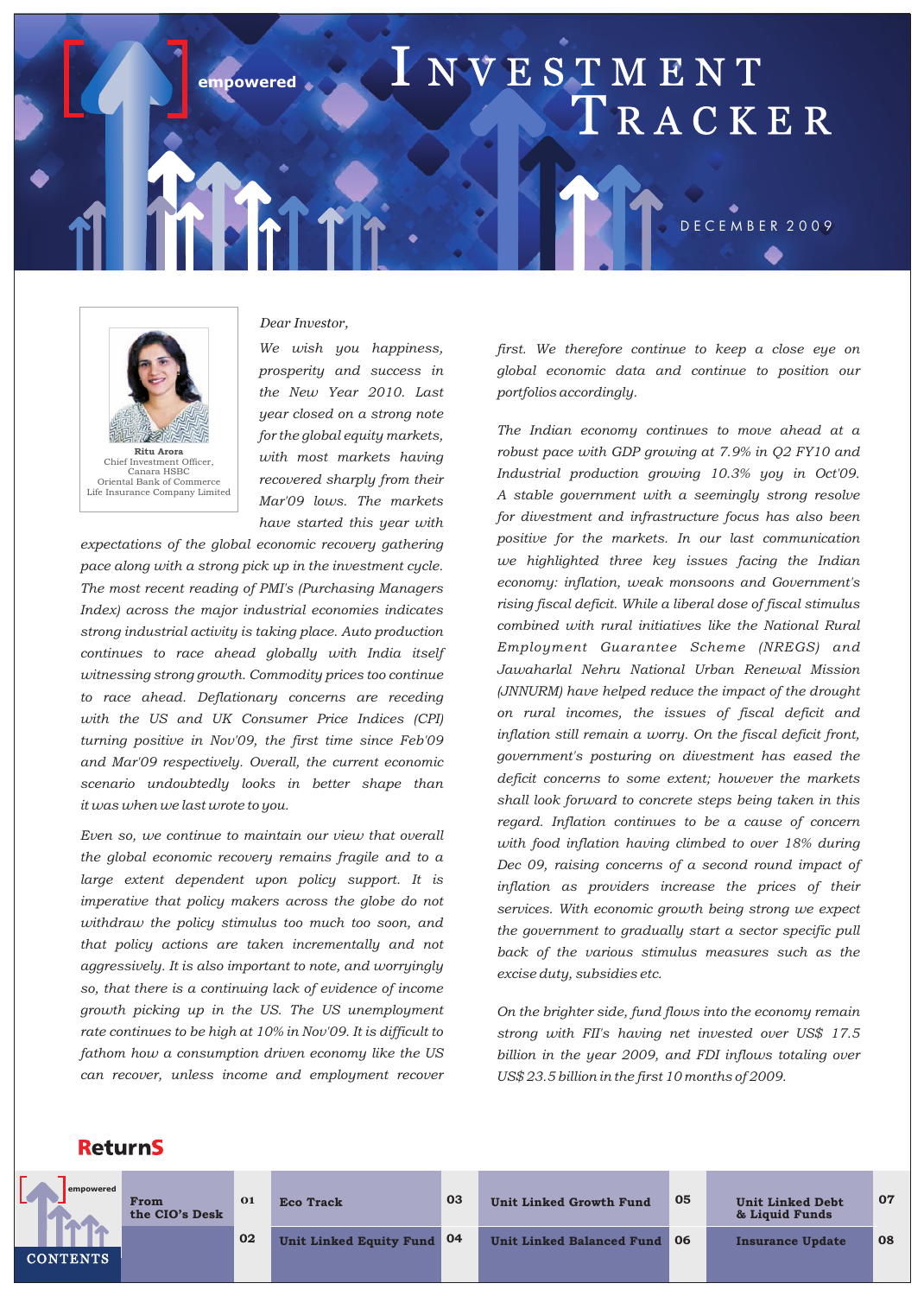

### Equity Way Forward

As we progress towards 2010, we continue to maintain a disciplined approach towards our investments making strategic investments where we see compelling value and moving out of investments where we believe valuations have peaked. We remain bullish on the domestic demand led strength of the Indian economy. Risk of the markets running ahead of fundamentals remains, however, strong real economic growth is likely to provide adequate cushion to the markets. The key risk remains that of further economic deterioration at the global level.

|           | Sept 30, 2009 | Dec 31, 2009 | % Change |
|-----------|---------------|--------------|----------|
| Nifty     | 5084          | 5201         | 2.3%     |
| Sensex    | 17127         | 17465        | 2.0%     |
| Dow Jones | 9712          | 10428        | 7.4%     |
| Nasdag    | 2122          | 2269         | 6.9%     |
| Nikkei*   | 10133         | 10546        | 4.1%     |
| Hang Seng | 20955         | 21873        | 4.4%     |
| Kospi*    | 1673          | 1683         | 0.6%     |
| Shanghai  | 2779          | 3277         | 17.9%    |

*Source: Bloomberg \* End of Period Data for these markets pertains to 30th Dec, 2009*

### Equity Markets: Our Strategy

We continue to maintain a predominantly large cap portfolio with selective mid cap exposures. We are positive on banking & financial services, infrastructure, oil & gas and IT sectors. We remain invested in companies poised to benefit from domestic demand and infrastructure investments.



### Fixed Income: Market Update

The quarter of October - December 2009 started on a positive note for the bond markets. There was ample liquidity and continued buoyancy in the debt markets in the absence of any negatives. Just ahead of the quarterly review of the monetary

|                        | Sept 30, 2009 | Dec 31, 2009 | % Change |
|------------------------|---------------|--------------|----------|
| US\$ Vs. INR*          | 48.1          | 46.5         | 3.4%     |
| Gold (Rs./10 gms)      | 15620.0       | 16705.0      | 6.9%     |
| 10 Yr G-sec Yield* (%) | 7.2           | 7.6          | 6.1%     |
| Oil \$/bbl             | 64.8          | 77.2         | 19.2%    |

*Source: Bloomberg \*Data pertains to 29th Sept'09- 31st Dec'09*

and credit policy in October, the markets turned a little cautious and the 10 year yield started heading higher.

RBI, while signaling exit of the accommodative policy, maintained status quo on the policy rates and restored the Statutory Liquidity Ratio (SLR) for banks at 25%. RBI upped the inflation estimates to 6.5% while maintaining the growth targets.

The quarter saw the yields rising from 7.22% to 7.66% on the 10 year Government securities. Continued increase in the Index of Industrial Production (IIP) also negatively affected the sentiments in the bond markets. The only positives in the markets were RBI's inaction on the policy rates and lower supply of bonds. The market continues to be cautious with focus on the inflation data.

### Fixed Income: Way Forward

With rising inflation and improvement in the economic parameters, we can expect RBI to start rolling back the easy policy rates with the possibility of a hike in the Cash Reserve ratio (CRR) followed by hike in the Reverse Repo rate. RBI is slated to meet for a quarterly review on 29th January 2010.

Given the expected upward trend in the interest rates, we will continue to maintain a bias towards lower duration while maintaining the credit quality of the portfolio to ensure returns.



#### Fixed Income: Our Strategy

We stand committed to investing in high credit quality papers. The funds will primarily invest in a portfolio of high quality bonds and other fixed and floating rate securities issued by the Government, Government agencies and corporate issuers. To maintain liquidity the funds will also invest in cash and money market instruments.

Ritu Arora Chief Investment Officer, Canara HSBC Oriental Bank of Commerce Life Insurance Company Limited

### **2**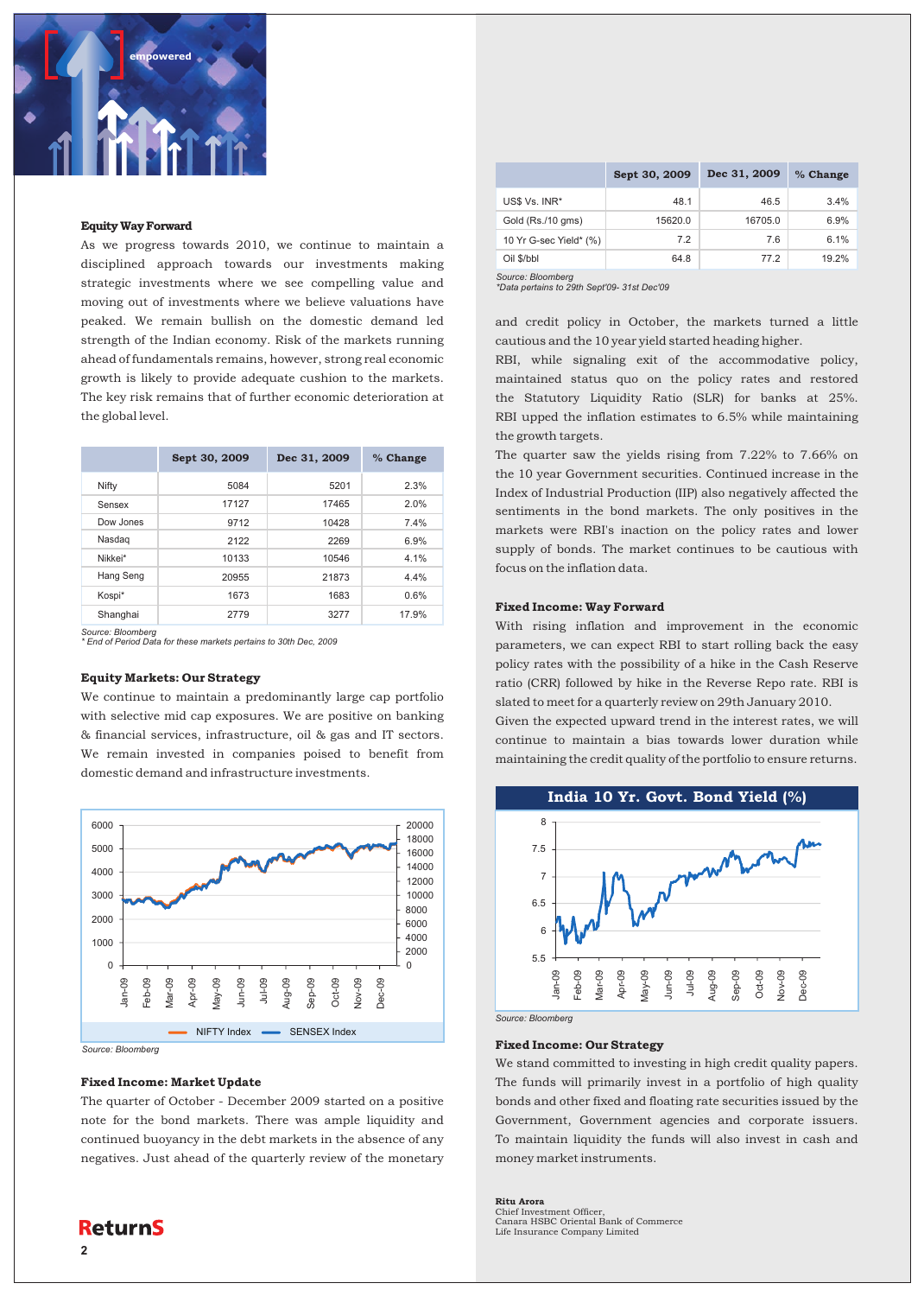

### Eco Track

ULIPs - Optimising returns in a growing economy

Over the past few years, there has been a sharp rise in income levels and savings rate owing to the robust GDP growth in India. With the rise in their income levels, households have increasingly parked their savings in financial assets. The stock markets also have had a good run during these years. The strong momentum in the equity market has been in line with the robust economic growth witnessed in the last few years.

### Equity outperforms all asset classes

Equity was the best investment bet in 2009; as the BSE Sensex gave a return of 81% year-on-year, which was higher than some of the major world indices such as Nasdaq Composite Index, S&P 500 Index, Dow Jones Industrial Average and Nikkei 225. Even over a long-term horizon, equities have been among the best performing asset classes. While the Total Returns Index (Sensex) clocked a CAGR of 21% during 2000-2009, investment in other asset classes gave much lower returns. Gold, which is considered a safe asset traditionally, gave a lower return of around 17% during the period under review while the return on 10-year G-sec (Government securities) was even lower at 7%. Thus, if Rs 100 was invested in equity in 2000, it would have fetched an investor a return of Rs 544 in 2009, while the same invested in gold and 10-year G-sec would give a return of Rs 413 and Rs 188, respectively.

Investors with high risk appetite and market knowledge invest in the stock market directly. However, there are many small investors who want to invest in the stock market but do not have the required market knowledge, money and the time, to purchase and manage stocks individually. The common man can reap the returns of the highly buoyant equity markets by investing through fund management professionals. They can invest in the stock market through two routes:

*Mutual Funds:* A mutual fund collects savings from small investors that are invested in capital market instruments such as government and corporate securities. The income earned through these investments in the form of interest & dividends along with capital gains realised are shared by unit holders in proportion to the units owned by them. The buoyancy in the domestic stock markets in recent years has fueled the growth of the Indian Mutual fund industry.

*ULIPs:* For retail investors, ULIPs (Unit Linked Insurance Products), is the most viable investment vehicle as they enable long-term wealth creation by reaping the returns of the highly buoyant equity markets and provide protection for oneself and one's assets against various risks, which is

*ULIP is a financial product in which the customer is provided with a life cover and the premium paid is invested either in debt or equity products or a combination of the two.*

fundamental to any financial planning. Apart from advantages such as diversification and professional management by the insurance companies, retail investors stand to further gain from investing in ULIPs as the insurance company's fund manager philosophy of managing funds for long term is in sync with retail investor philosophy.



- $\Box$  The share of ULIPs in total investment has risen to 11% in FY08 from 2% in FY05.
- $\Box$  The share of unit linked insurance policies, which accounted for 32.54% of the total insurance business in FY05, grew to as much as 70% of the overall insurance business in FY08.

*Source: IRDA*

### ULIPs - Best vehicle for retail investors to participate in wealth creation driven by equities

ULIPs have emerged as the most preferred investment option as it provides dual benefits of insurance and investment to investors.

The insurance-investment benefits rolled into one single financial product takes care of an investor's long-term financial goals such as retirement, children's education or marriage while providing a life cover at the same time. Investing in ULIPs inculcates a regular habit of saving and investing, which not only helps the Indian economy in building a strong financial system but also helps in absorbing financial risk and extra liquidity from a much larger investor base. Over the long term, ULIPs provide a balanced investment option and opportunity for the common man to:

- ¨ *Invest in equities*
- ¨ *Get rewards with booming Indian economy*
- ¨ *Take advantage of life cover*

*Data Sources: BSE, RBI, World Gold Council, SEBI, IRDA*

The views expressed above are those of Dun & Bradstreet. This communication does not constitute<br>insurance/investment advice or an offer to sell, or a solicitation or an offer to purchase or subscribe to<br>any product. Opinio

**3**

*Contributed by Dun & Bradstreet India*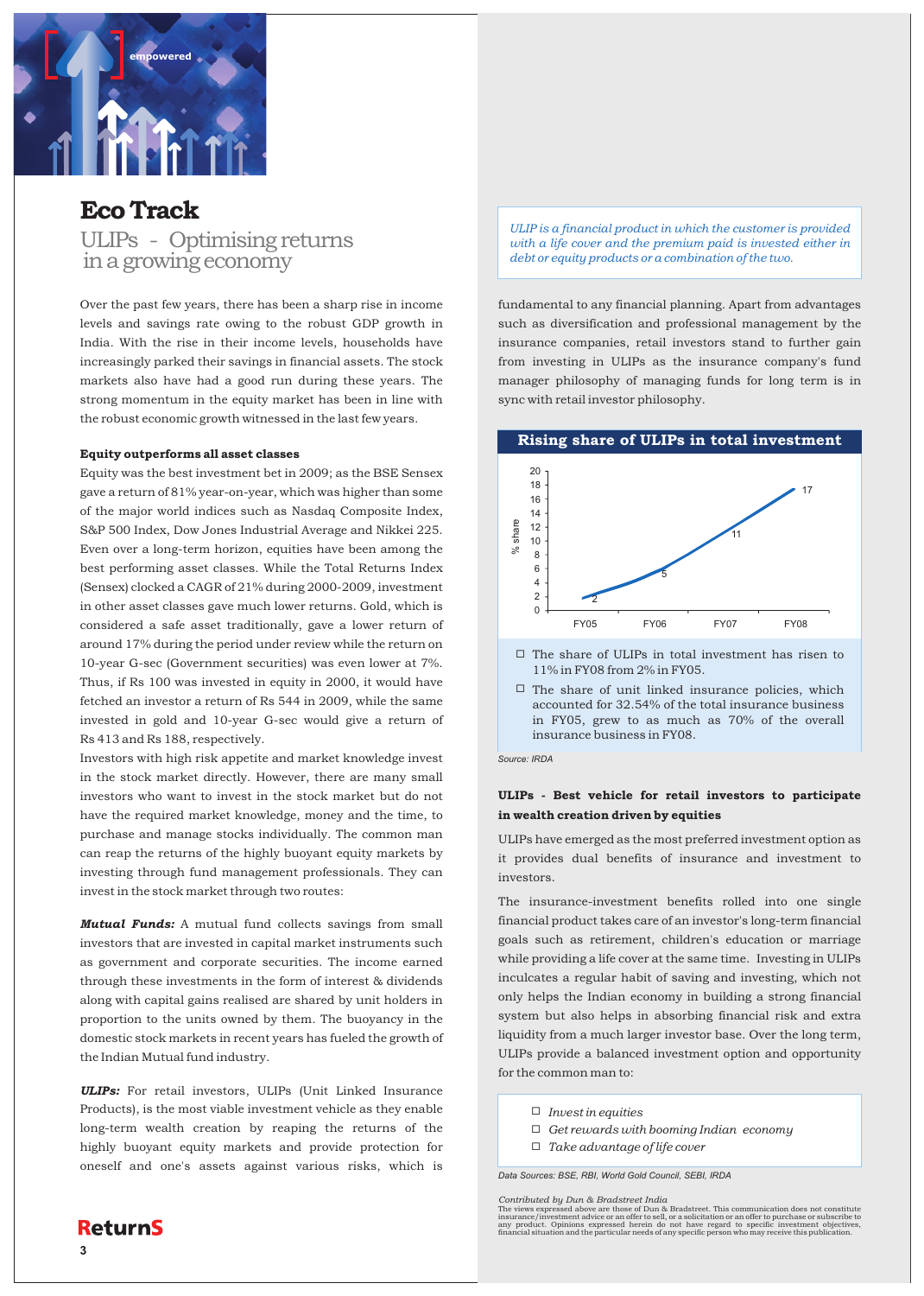

# Unit Linked Equity Fund

The Fund's primary objective is to have high capital appreciation through investment in equities. To maintain liquidity the fund will invest in cash and money market instruments.

*Risk Profile - High*

| <b>Asset Allocation Pattern</b>       |                |  |  |
|---------------------------------------|----------------|--|--|
| Equity and Equity Related Instruments | $60\% - 100\%$ |  |  |
| <b>Money Market</b>                   | $0\% - 40\%$   |  |  |
| Inception Date: 16-Jun-08             |                |  |  |





|                          | Fund Performance as on 31-Dec-2009 |                  |         |                                                                                                 |         |                  |
|--------------------------|------------------------------------|------------------|---------|-------------------------------------------------------------------------------------------------|---------|------------------|
|                          | Return                             |                  |         |                                                                                                 |         |                  |
| <b>Last Three Months</b> |                                    |                  |         | <b>Inception to Date</b><br><b>Last One Year</b>                                                |         |                  |
|                          | Company                            | <b>Benchmark</b> | Company | <b>Benchmark</b>                                                                                | Company | <b>Benchmark</b> |
|                          | 4.27%                              | 2.31%            | 86.57%  | 66.62%                                                                                          | 23.06%  | 13.75%           |
|                          |                                    |                  |         | Benchmark return has been computed by applying benchmark weightages of 100% S&P CNX Nifty Index |         |                  |

| Portfolio as on December 31, 2009                             | %            |
|---------------------------------------------------------------|--------------|
| <b>EQUITY</b>                                                 | 98.44        |
| <b>REFINERY</b>                                               | 11.71        |
| RELIANCE INDUSTRIES LTD                                       | 5.59         |
| <b>BHARAT PETROLEUM CORP LTD</b>                              | 3.78         |
| <b>CHENNAI PETROLEUM CORPORATION LTD</b>                      | 2.34         |
| <b>BANKING SERVICES</b>                                       | 11.43        |
| <b>ICICI BANK LTD</b>                                         | 4.14         |
| <b>ANDHRA BANK LTD</b>                                        | 2.60         |
| <b>AXIS BANK LTD</b>                                          | 2.53         |
| PUNJAB NATIONAL BANK                                          | 1.47         |
| <b>IDBI BANK LTD</b>                                          | 0.70         |
| <b>COMPUTER SOFTWARE</b>                                      | 8.56         |
| TATA CONSULTANCY SERVICES LTD<br><b>MPHASIS LTD</b>           | 3.56<br>2.50 |
| <b>ONMOBILE GLOBAL LTD</b>                                    | 1.40         |
| <b>INFOSYS TECHNOLOGIES LTD</b>                               | 1.11         |
| <b>CRUDE OIL &amp; NATURAL GAS</b>                            | 7.40         |
| OIL & NATURAL GAS CORPORATION LTD                             | 3.60         |
| <b>INDRAPRASTHA GAS LTD</b>                                   | 2.24         |
| <b>GAIL INDIA LTD</b>                                         | 1.56         |
| <b>PRIME MOVERS</b>                                           | 6.89         |
| <b>CUMMINS INDIA LTD</b>                                      | 3.18         |
| <b>BHARAT HEAVY ELECTRICALS LTD</b>                           | 2.51         |
| <b>SUZLON ENERGY LTD</b>                                      | 1.20         |
| <b>FINANCIAL INSTITUTIONS</b>                                 | 6.78         |
| INFRASTRUCTURE DEVELOPMENT FINANCE COMPANY LTD                | 3.81         |
| RURAL ELECTRIFICATION CORPORATION LTD                         | 2.97         |
| INDUSTRIAL CONSTRUCTION                                       | 6.27         |
| <b>LARSEN &amp; TOUBRO LTD</b>                                | 6.27         |
| <b>DRUGS &amp; PHARMACEUTICALS</b>                            | 5.85         |
| <b>GLENMARK PHARMACEUTICALS LTD</b>                           | 2.65         |
| <b>RANBAXY LABORATORIES LTD</b>                               | 1.81         |
| <b>LUPIN LTD</b><br>OTHER ELECTRONICS                         | 1.39<br>5.14 |
| <b>BHARAT ELECTRONICS LTD</b>                                 | 5.14         |
| <b>BREW/DISTILLERIES</b>                                      | 3.88         |
| UNITED SPIRITS LTD                                            | 3.88         |
| <b>COMMERCIAL VEHICLES</b>                                    | 3.73         |
| ASHOK LEYLAND LTD                                             | 3.73         |
| <b>AUTO ANCILLARY</b>                                         | 3.29         |
| <b>BHARAT FORGE LTD</b>                                       | 1.72         |
| <b>APOLLO TYRES LTD</b>                                       | 1.57         |
| <b>TRANSPORT SUPPORT SERVICES</b>                             | 2.75         |
| CONTAINER CORPORATION OF INDIA LTD                            | 2.75         |
| <b>COPPER &amp; COPPER PRODUCTS</b>                           | 2.65         |
| <b>STERLITE INDUSTRIES LTD</b>                                | 2.65         |
| STEEL                                                         | 2.49         |
| <b>TATA STEEL LTD</b>                                         | 2.49         |
| PASSENGER CARS<br><b>MARUTI SUZUKI INDIA LTD</b>              | 2.25<br>2.25 |
| <b>CONSTRUCTION EQUIPMENTS</b>                                | 2.23         |
| <b>BEML LTD</b>                                               | 2.23         |
| TELECOMMUNICATION SERVICES                                    | 1.58         |
| RELIANCE COMMUNICATIONS LTD                                   | 1.58         |
| <b>ELECTRICITY GENERATION</b>                                 | 1.44         |
| RELIANCE INFRASTRUCTURE LTD                                   | 1.44         |
| <b>WOOL &amp; WOOL MIXTURE FABRICS</b>                        | 1.23         |
| RAYMOND LTD                                                   | 1.23         |
| <b>PESTICIDES</b>                                             | 0.85         |
| UNITED PHOSPHORUS LTD                                         | 0.85         |
| <b>DEPOSITS WITH BANKS</b>                                    | 0.82         |
| CANARA BANK FD 2010                                           | 0.25         |
| <b>HDFC BANK LTD FD 2010</b>                                  | 0.20         |
| UCO BANK FD 2011                                              | 0.17         |
| STATE BANK OF INDORE FD 2010<br><b>BANK OF BARODA FD 2010</b> | 0.12<br>0.08 |
| OTHER NET CURRENT ASSETS                                      | 0.74         |
| <b>TOTAL</b>                                                  | 100.00       |

Past performance is not indicative of future performance.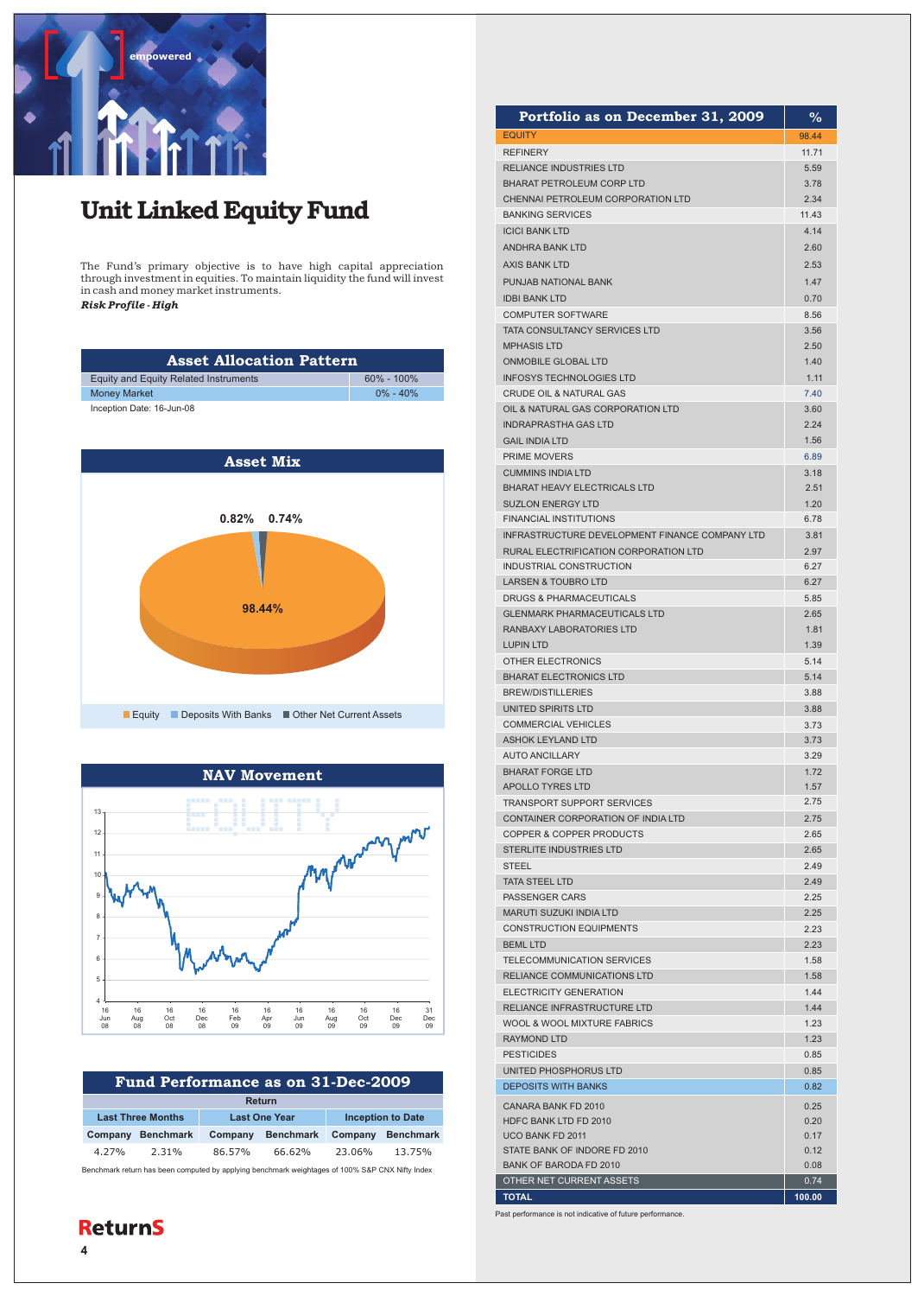

# Unit Linked Growth Fund

This fund invests in listed equities and high quality fixed income and money market instruments. The fund intends to adopt a relatively aggressive approach towards bonds and equities with the objective of achieving capital appreciation.

*Risk Profile - Medium to High*

| <b>Asset Allocation Pattern</b>              |               |
|----------------------------------------------|---------------|
| <b>Equity and Equity Related Instruments</b> | $50\% - 90\%$ |
| <b>Debt Securities</b>                       | $10\% - 50\%$ |
| <b>Money Market</b>                          | $0\% - 40\%$  |
| Inception Date: 16-Jun-08                    |               |





|                          | Fund Performance as on 31-Dec-2009 |                      |        |                          |        |                   |
|--------------------------|------------------------------------|----------------------|--------|--------------------------|--------|-------------------|
|                          | Return                             |                      |        |                          |        |                   |
| <b>Last Three Months</b> |                                    | <b>Last One Year</b> |        | <b>Inception to Date</b> |        |                   |
|                          | Company                            | <b>Benchmark</b>     |        | Company Benchmark        |        | Company Benchmark |
|                          | 3.60%                              | 2.15%                | 67.13% | 53.81%                   | 20.82% | 13.30%            |
|                          |                                    |                      |        |                          |        |                   |

Benchmark return has been computed by applying benchmark weightages of 80% S&P CNX Nifty Index and 20% CRISIL Composite Bond Index

| <b>ReturnS</b> |  |
|----------------|--|
|----------------|--|

| Portfolio as on December 31, 2009                              | ℅               |
|----------------------------------------------------------------|-----------------|
| <b>EQUITY</b>                                                  | 80.40           |
| <b>BANKING SERVICES</b>                                        | 10.71           |
| <b>ICICI BANK LTD</b><br><b>ANDHRA BANK LTD</b>                | 3.32<br>2.23    |
| <b>AXIS BANK LTD</b>                                           | 2.04            |
| <b>IDBI BANK LTD</b>                                           | 1.94            |
| PUNJAB NATIONAL BANK<br><b>REFINERY</b>                        | 1.18<br>9.42    |
| RELIANCE INDUSTRIES LTD                                        | 4.50            |
| BHARAT PETROLEUM CORP LTD                                      | 3.05            |
| CHENNAI PETROLEUM CORPORATION LTD                              | 1.87            |
| <b>COMPUTER SOFTWARE</b><br>TATA CONSULTANCY SERVICES LTD      | 6.89<br>2.88    |
| <b>MPHASIS LTD</b>                                             | 2.02            |
| ONMOBILE GLOBAL LTD                                            | 1.13            |
| <b>INFOSYS TECHNOLOGIES LTD</b><br>CRUDE OIL & NATURAL GAS     | 0.86<br>5.93    |
| OIL & NATURAL GAS CORPORATION LTD                              | 2.91            |
| <b>INDRAPRASTHA GAS LTD</b>                                    | 1.76            |
| <b>GAIL INDIA LTD</b>                                          | 1.25            |
| PRIME MOVERS<br><b>CUMMINS INDIA LTD</b>                       | 5.61<br>2.58    |
| <b>BHARAT HEAVY ELECTRICALS LTD</b>                            | 2.04            |
| <b>SUZLON ENERGY LTD</b>                                       | 0.99            |
| INDUSTRIAL CONSTRUCTION                                        | 5.00            |
| LARSEN & TOUBRO LTD<br><b>FINANCIAL INSTITUTIONS</b>           | 5.00<br>4.96    |
| INFRASTRUCTURE DEVELOPMENT FINANCE COMPANY                     | 3.08            |
| RURAL ELECTRIFICATION CORPORATION LTD                          | 1.88            |
| DRUGS & PHARMACEUTICALS<br><b>GLENMARK PHARMACEUTICALS LTD</b> | 4.74<br>2.13    |
| RANBAXY LABORATORIES LTD                                       | 1.47            |
| <b>LUPIN LTD</b>                                               | 1.14            |
| <b>OTHER ELECTRONICS</b>                                       | 4.13            |
| <b>BHARAT ELECTRONICS LTD</b><br><b>BREW/DISTILLERIES</b>      | 4.13<br>3.15    |
| UNITED SPIRITS LTD                                             | 3.15            |
| <b>COMMERCIAL VEHICLES</b>                                     | 3.03            |
| <b>ASHOK LEYLAND LTD</b>                                       | 3.03            |
| <b>AUTO ANCILLARY</b><br><b>BHARAT FORGE LTD</b>               | 2.66<br>1.39    |
| APOLLO TYRES LTD                                               | 1.27            |
| TRANSPORT SUPPORT SERVICES                                     | 2.21            |
| CONTAINER CORPORATION OF INDIA LTD<br>COPPER & COPPER PRODUCTS | 2.21<br>2.12    |
| STERLITE INDUSTRIES LTD                                        | 2.12            |
| STEEL                                                          | 2.03            |
| TATA STEEL LTD                                                 | 2.03            |
| <b>PASSENGER CARS</b><br>MARUTI SUZUKI INDIA LTD               | 1.83<br>1.83    |
| <b>CONSTRUCTION EQUIPMENTS</b>                                 | 1.82            |
| <b>BEML LTD</b>                                                | 1.82            |
| TELECOMMUNICATION SERVICES<br>RELIANCE COMMUNICATIONS LTD      | 1.29<br>1.29    |
| <b>ELECTRICITY GENERATION</b>                                  | 1.17            |
| RELIANCE INFRASTRUCTURE LTD                                    | 1.17            |
| WOOL & WOOL MIXTURE FABRICS                                    | 1.02            |
| RAYMOND LTD<br><b>PESTICIDES</b>                               | 1.02<br>0.70    |
| UNITED PHOSPHORUS LTD                                          | 0.70            |
| <b>GOVERNMENT SECURITIES</b>                                   | 3.77            |
| 7.02% GOI 2016                                                 | 1.68            |
| 7.40% GOI 2012<br>6.90% GOI 2019                               | 1.42<br>0.50    |
| 6.07% GOI 2014                                                 | 0.18            |
| <b>CORPORATE BONDS</b>                                         | 3.25            |
| SUNDARAM FINANCE ZCB 2011<br>7% IOC LTD 2012                   | $1.38*$<br>0.98 |
| 10.10% RELIANCE INDUSTRIES LTD 2011                            | 0.83            |
| 10% ICICI BANK LTD 2017                                        | 0.05            |
| 9.50% EXPORT IMPORT BANK 2013                                  | 0.01            |
| <b>INFRASTRUCTURE BONDS</b><br>6.84% HDFC LTD 2011             | 5.60<br>1.06    |
| HDFC ZCB LTD 2011                                              | 0.95            |
| 7.39% POWER GRID CORPORATION 2011                              | 0.67            |
| 7.24% LIC HOUSING FINANCE LTD 2011                             | 0.53            |
| 6.60% REC LTD 2011<br>7.45% LIC HOUSING FINANCE LTD 2012       | 0.53<br>0.53    |
| 9.40% POWER FINANCE CORPORATION LTD 2013                       | 0.48            |
| 8.75% IRFC LTD 2013                                            | 0.38            |
| 9.80% POWER FINANCE CORPORATION LTD 2012                       | 0.27            |
| 9.47% POWER GRID CORPORATION 2012<br>9.45% REC LTD 2013        | 0.19<br>0.02    |
| <b>DEPOSITS WITH BANKS</b>                                     | 2.07            |
| STATE BANK OF INDORE FD 2010                                   | 1.21            |
| IDBI BANK FD 2010<br>STATE BANK OF HYDERABAD FD 2010           | 0.48<br>0.18    |
| CANARA BANK FD 2010                                            | 0.13            |
| ALLAHABAD BANK FD 2010                                         | 0.07            |
| OTHER NET CURRENT ASSETS<br><b>TOTAL</b>                       | 4.91<br>100.00  |

All rated fixed income instruments are AAA/P1+ or equivalent except \*Sundaram Finance ZCB 2011 which is AA+. Past performance is not indicative of future performance.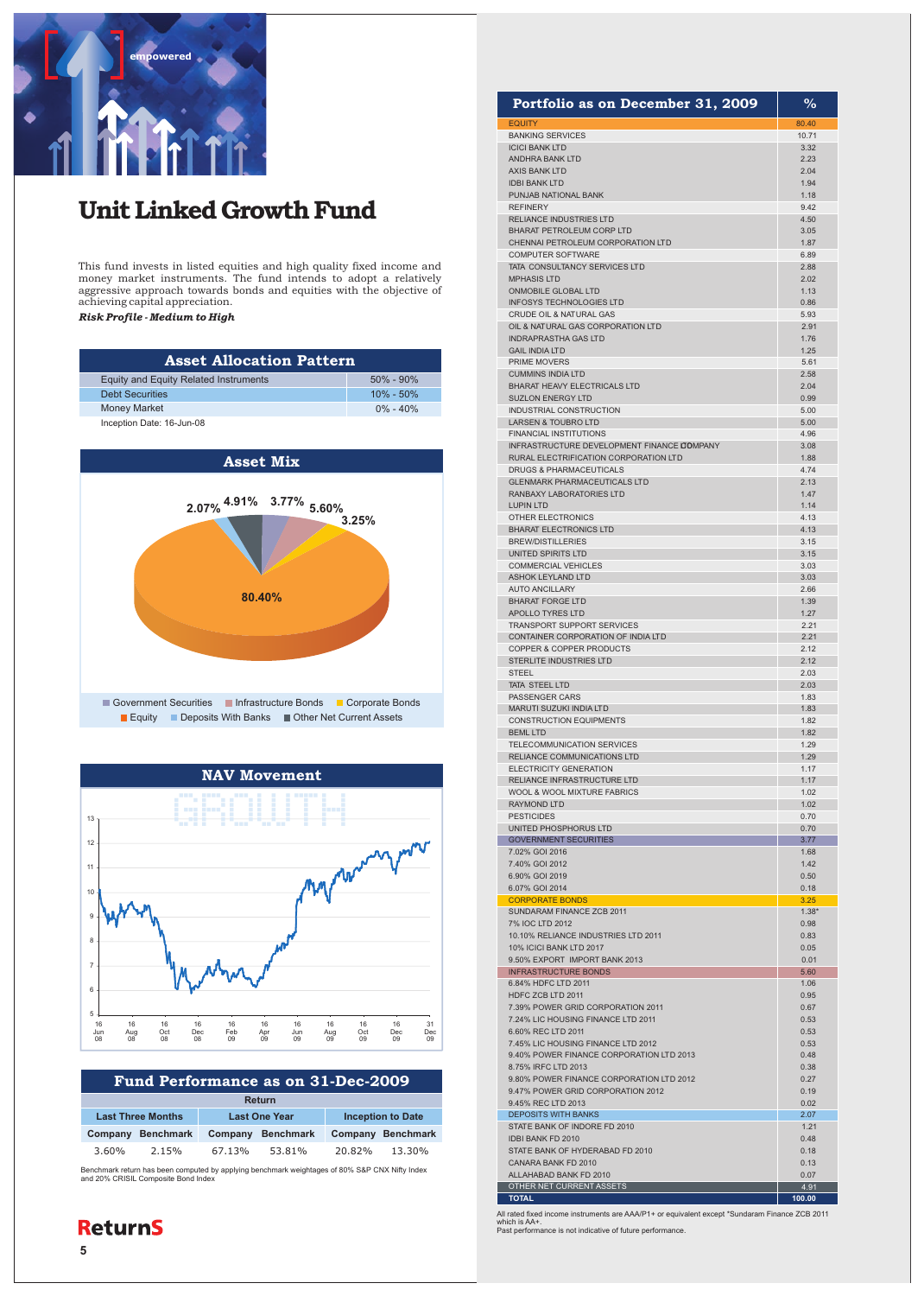

### Unit Linked Balanced Fund

This fund adopts a relatively balanced approach towards bonds and equities exposure with the objective of achieving capital appreciation with minimal short-term performance volatility.

*Risk Profile - Medium*

| <b>Asset Allocation Pattern</b>              |               |
|----------------------------------------------|---------------|
| <b>Equity and Equity Related Instruments</b> | $30\% - 70\%$ |
| <b>Debt Securities</b>                       | $30\% - 70\%$ |
| <b>Money Market</b>                          | $0\% - 40\%$  |
| Inception Date: 16-Jun-08                    |               |





| Fund Performance as on 31-Dec-2009                                                                                                    |                          |         |                      |        |                          |
|---------------------------------------------------------------------------------------------------------------------------------------|--------------------------|---------|----------------------|--------|--------------------------|
| <b>Return</b>                                                                                                                         |                          |         |                      |        |                          |
|                                                                                                                                       | <b>Last Three Months</b> |         | <b>Last One Year</b> |        | <b>Inception to Date</b> |
| Company                                                                                                                               | <b>Benchmark</b>         | Company | <b>Benchmark</b>     |        | Company Benchmark        |
| 2.81%                                                                                                                                 | 1.90%                    | 40.55%  | 34.58%               | 25.69% | 12.63%                   |
| Benchmark return has been computed by applying benchmark weightages of 50% S&P CNX Nifty Index<br>and 50% CRISIL Composite Bond Index |                          |         |                      |        |                          |

#### 52.09 8.20 2.08 1.96 1.51 1.36 1.28 5.92 2.84 1.90 1.18 4.32 1.81 1.28 0.72 0.51 3.76 1.84 1.14 0.78 3.53 1.63 1.28 0.61 3.17 3.17 3.13 1.93 1.20 2.95 1.34 0.92 0.68 2.59 2.59 1.99 1.99 1.92 1.92 1.69 0.88 0.81 1.39 1.39 1.36 1.36 1.28 1.28 1.16 1.16 1.16 1.16 0.79 0.79 0.74 0.74 0.65 0.65 0.44 0.44 7.20 3.09 2.02 1.85 0.24 8.30 3.26 3.17\* 1.36 0.33 0.18 13.21 2.65 1.89 1.72 1.45 1.33 1.32 1.29 0.95 0.36 0.23 0.03 6.43 4.13 0.69 0.62 0.35 0.25 0.22 0.16  $12.76$ Portfolio as on December 31, 2009 EQUITY BANKING SERVICES ICICI BANK LTD IDBI BANK LTD ANDHRA BANK LTD PUNJAB NATIONAL BANK AXIS BANK LTD REFINERY RELIANCE INDUSTRIES LTD BHARAT PETROLEUM CORP LTD CHENNAI PETROLEUM CORPORATION LTD COMPUTER SOFTWARE TATA CONSULTANCY SERVICES LTD MPHASIS LTD ONMOBILE GLOBAL LTD INFOSYS TECHNOLOGIES LTD CRUDE OIL & NATURAL GAS OIL & NATURAL GAS CORPORATION LTD INDRAPRASTHA GAS LTD GAIL INDIA LTD PRIME MOVERS CUMMINS INDIA LTD BHARAT HEAVY ELECTRICALS LTD SUZLON ENERGY LTD INDUSTRIAL CONSTRUCTION LARSEN & TOUBRO LTD FINANCIAL INSTITUTIONS INFRASTRUCTURE DEVELOPMENT FINANCE COMPANY LTD RURAL ELECTRIFICATION CORPORATION LTD DRUGS & PHARMACEUTICALS **GLENMARK PHARMACEUTICALS LTD** RANBAXY LABORATORIES LTD LUPIN LTD OTHER ELECTRONICS BHARAT ELECTRONICS LTD BREW/DISTILLERIES UNITED SPIRITS LTD COMMERCIAL VEHICLES ASHOK LEYLAND LTD AUTO ANCILLARY BHARAT FORGE LTD APOLLO TYRES LTD TRANSPORT SUPPORT SERVICES CONTAINER CORPORATION OF INDIA LTD COPPER & COPPER PRODUCTS STERLITE INDUSTRIES LTD **STEEL** TATA STEEL LTD PASSENGER CARS MARUTI SUZUKI INDIA LTD CONSTRUCTION EQUIPMENTS BEML LTD TELECOMMUNICATION SERVICES RELIANCE COMMUNICATIONS LTD ELECTRICITY GENERATION RELIANCE INFRASTRUCTURE LTD WOOL & WOOL MIXTURE FABRICS RAYMOND LTD PESTICIDES UNITED PHOSPHORUS LTD GOVERNMENT SECURITIES 7.02% GOI 2016 7.40% GOI 2012 6.90% GOI 2019 6.07% GOI 2014 CORPORATE BONDS 7% IOC LTD 2012 SUNDARAM FINANCE ZCB 2011 10.10% RELIANCE INDUSTRIES LTD 2011 9.25% RELIANCE CAPITAL LTD 2011 10% ICICI BANK LTD 2017 INFRASTRUCTURE BONDS 6.84% HDFC LTD 2011 HDFC ZCB LTD 2011 7.39% POWER GRID CORPORATION 2011 6.60% REC LTD 2011 7.24% LIC HOUSING FINANCE LTD 2011 7.45% LIC HOUSING FINANCE LTD 2012 8.75% IRFC LTD 2013 9.40% POWER FINANCE CORPORATION LTD 2013 9.47% POWER GRID CORPORATION 2012 9.80% POWER FINANCE CORPORATION LTD 2012 9.45% REC LTD 2013 DEPOSITS WITH BANKS STATE BANK OF INDORE FD 2010 IDBI BANK FD 2010 ANDHRA BANK FD 2010 ALLAHABAD BANK FD 2010 STATE BANK OF HYDERABAD FD 2010 ORIENTAL BANK OF COMMERCE FD 2010 CANARA BANK FD 2010 OTHER NET CURRENT ASSETS

%

All rated fixed income instruments are AAA/P1+ or equivalent except \*Sundaram Finance ZCB 2011 which is AA+. Past performance is not indicative of future performance.

 **100.00** 

**TOTAL**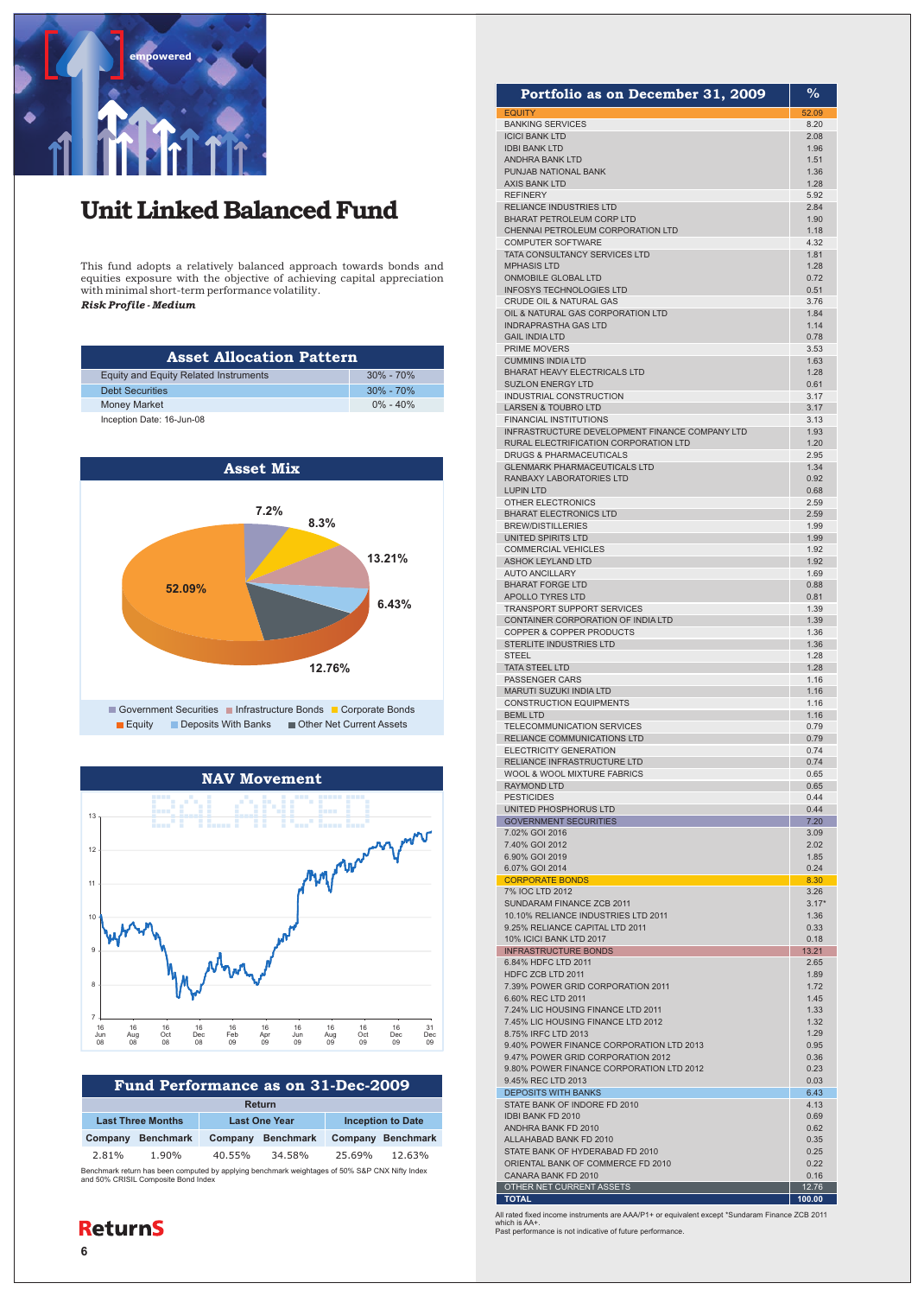

8

## Unit Linked Debt Fund

This fund invests in a portfolio of high quality bonds and other fixed and floating rate securities issued by the Government, Government agencies and corporate issuers. To maintain liquidity, the fund invests in the money market instruments. *Risk Profile - Low to Medium*



| Fund Performance as on 31-Dec-2009                      |                          |                      |                  |                          |                  |  |
|---------------------------------------------------------|--------------------------|----------------------|------------------|--------------------------|------------------|--|
|                                                         |                          |                      |                  |                          |                  |  |
|                                                         | Return                   |                      |                  |                          |                  |  |
| <b>Last Three Months</b>                                |                          | <b>Last One Year</b> |                  | <b>Inception to Date</b> |                  |  |
|                                                         | <b>Company Benchmark</b> | Company              | <b>Benchmark</b> | Company                  | <b>Benchmark</b> |  |
| 1.54%                                                   | 1.48%                    | 2.30%                | 2.54%            | 21.90%                   | 13.46%           |  |
| Debt Fund benchmark is CRISIL Composite Bond Fund Index |                          |                      |                  |                          |                  |  |

9-Jul-08 9-Sep-08 9-Nov-08 9-Jan-09 9-Mar-09 9-May-09 9-Jul-09 9-Sep-09 9-Nov-09 31-Dec-09

# Unit Linked Liquid Fund

This fund primarily invests in portfolio constituted of money market and high quality debt securities. *Risk Profile - Low*



| Fund Performance as on 31-Dec-2009                |                          |                      |                  |                          |                  |  |  |
|---------------------------------------------------|--------------------------|----------------------|------------------|--------------------------|------------------|--|--|
| Return                                            |                          |                      |                  |                          |                  |  |  |
| <b>Last Three Months</b>                          |                          | <b>Last One Year</b> |                  | <b>Inception to Date</b> |                  |  |  |
|                                                   | <b>Company Benchmark</b> | Company              | <b>Benchmark</b> | Company                  | <b>Benchmark</b> |  |  |
| 1.48%                                             | 0.66%                    | 7.08%                | 4.65%            | 11.89%                   | 9.53%            |  |  |
| Liquid Fund benchmark is CRISIL Liquid Fund Index |                          |                      |                  |                          |                  |  |  |

### **ReturnS**

| Portfolio as on December 31, 2009        | $\%$    |
|------------------------------------------|---------|
| <b>GOVERNMENT SECURITIES</b>             | 18.09   |
| 7.40% GOI 2012                           | 7.64    |
| 7.02% GOI 2016                           | 4.82    |
| 6.90% GOI 2019                           | 4.42    |
| 6.07% GOI 2014                           | 1.21    |
| <b>CORPORATE BONDS</b>                   | 21.10   |
| 9.25% RELIANCE CAPITAL LTD 2011          | 6.18    |
| SUNDARAM FINANCE ZCB 2011                | $5.86*$ |
| 7% IOC LTD 2012                          | 5.25    |
| 10.10% RELIANCE INDUSTRIES LTD 2011      | 3.25    |
| <b>10% ICICI BANK LTD 2017</b>           | 0.56    |
| <b>INFRASTRUCTURE BONDS</b>              | 32.08   |
| 6.84% HDFC LTD 2011                      | 6.66    |
| 8.75% IRFC LTD 2013                      | 4.83    |
| 9.40% POWER FINANCE CORPORATION LTD 2013 | 4.08    |
| 7.24% LIC HOUSING FINANCE LTD 2011       | 3.35    |
| 7.45% LIC HOUSING FINANCE LTD 2012       | 3.31    |
| 6.60% REC LTD 2011                       | 3.06    |
| 7.39% POWER GRID CORPORATION 2011        | 2.42    |
| HDFC ZCB LTD 2011                        | 1.92    |
| 9.80% POWER FINANCE CORPORATION LTD 2012 | 1.08    |
| 9.47% POWER GRID CORPORATION 2012        | 0.88    |
| 9.45% REC LTD 2013                       | 0.49    |
| <b>DEPOSITS WITH BANKS</b>               | 19.94   |
| STATE BANK OF INDORE FD 2010             | 7.38    |
| <b>IDBI BANK FD 2010</b>                 | 3.17    |
| CANARA BANK FD 2010                      | 2.53    |
| <b>BANK OF BARODA FD 2010</b>            | 1.98    |
| STATE BANK OF HYDERABAD FD 2010          | 1.53    |
| BANK OF INDIA FD 2010                    | 1.32    |
| ALLAHABAD BANK FD 2010                   | 0.80    |
| <b>CORPORATION BANK FD 2010</b>          | 0.56    |
| STATE BANK OF PATIALA FD 2011            | 0.53    |
| ORIENTAL BANK OF COMMERCE FD 2010        | 0.13    |
| OTHER NET CURRENT ASSETS                 | 8.79    |
| <b>TOTAL</b>                             | 100.00  |

All rated fixed income instruments are AAA/P1+ or equivalent except \*Sundaram Finance ZCB 2011 which is AA+.

| <b>Asset Allocation Pattern</b> |                |  |  |  |
|---------------------------------|----------------|--|--|--|
| <b>Debt Securities</b>          | $60\% - 100\%$ |  |  |  |
| <b>Money Market</b>             | $0\% - 40\%$   |  |  |  |
| Inception Date: 10-Jul-08       |                |  |  |  |

| Portfolio as on December 31, 2009      | $\frac{0}{2}$ |  |  |  |
|----------------------------------------|---------------|--|--|--|
| <b>DEPOSITS WITH BANKS</b>             | 82.04         |  |  |  |
| ANDHRA BANK FD 2010                    | 8.84          |  |  |  |
| AXIS BANK ITD FD 2010                  | 884           |  |  |  |
| <b>IDBI BANK FD 2010</b>               | 8.62          |  |  |  |
| ALLAHARAD BANK FD 2010                 | 8.38          |  |  |  |
| STATE BANK OF INDORE FD 2010           | 8.38          |  |  |  |
| ORIENTAL BANK OF COMMERCE FD 2010      | 5.94          |  |  |  |
| CORPORATION BANK ED 2010               | 5.79          |  |  |  |
| UCO BANK FD 2010                       | 5.32          |  |  |  |
| CANARA BANK FD 2010                    | 4.87          |  |  |  |
| STATE BANK OF HYDERABAD FD 2010        | 4.57          |  |  |  |
| <b>UNION BANK OF INDIA ED 2010</b>     | 426           |  |  |  |
| HDFC BANK LTD FD 2010                  | 2.29          |  |  |  |
| <b>BANK OF BARODA FD 2010</b>          | 213           |  |  |  |
| STATE BANK OF INDIA FD 2010            | 1.52          |  |  |  |
| UCO BANK FD 2011                       | 1.52          |  |  |  |
| STATE BANK OF BIKANER & JAIPUR FD 2010 | 0.76          |  |  |  |
| <b>OTHER NET CURRENT ASSETS</b>        | 17.96         |  |  |  |
| <b>TOTAL</b>                           | 100.00        |  |  |  |
| <b>Asset Allocation Pattern</b>        |               |  |  |  |

Money Market 40% - 100% Debt Securities 0% - 60% Inception Date: 15-Jul-08

All rated fixed income instruments are AAA/P1+ or equivalent<br>Past performance is not indicative of future performance.